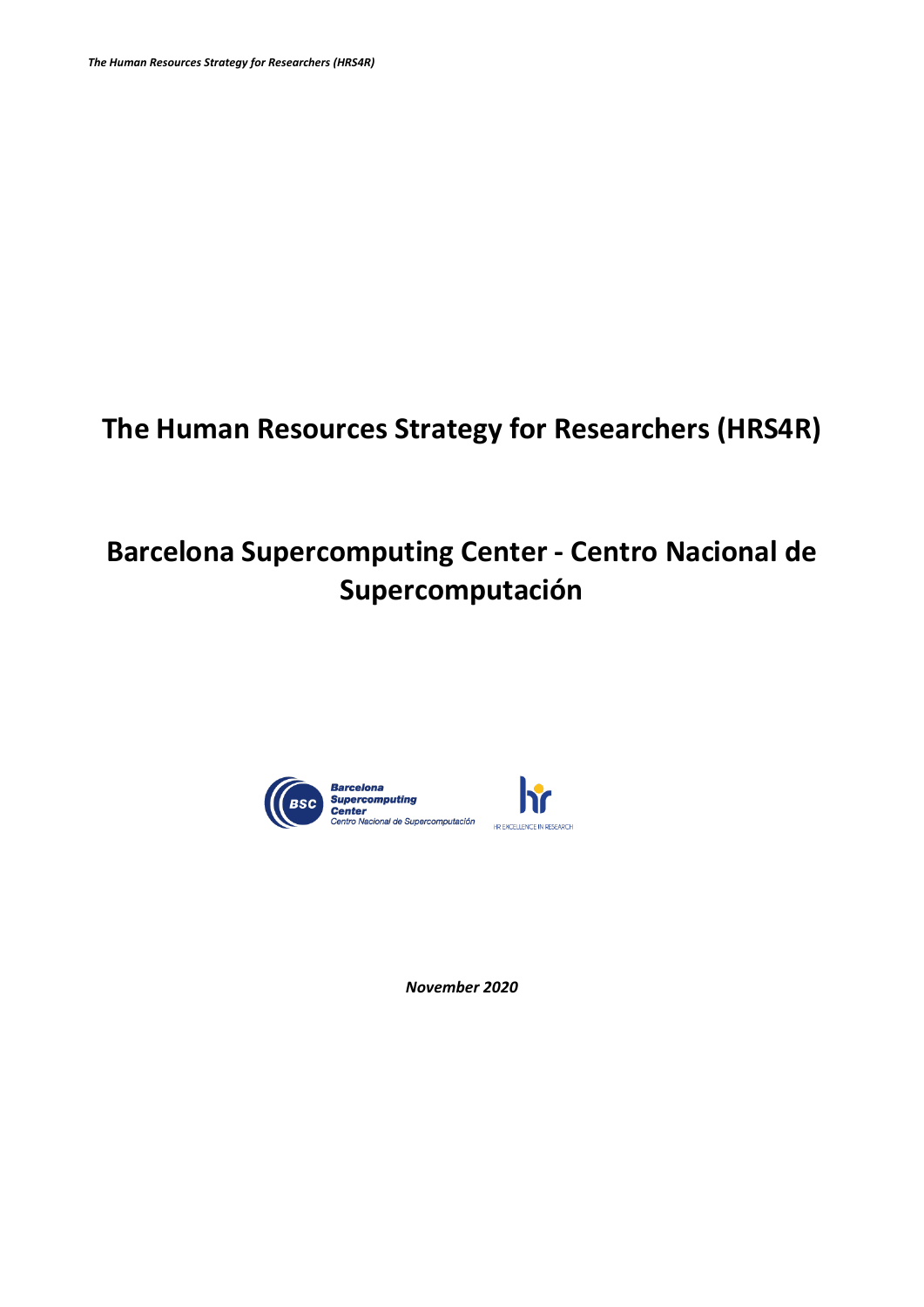# **1 Action Plan 2021 -2023**

#### **1.1. Executive summary**

The Barcelona Supercomputing Center - Centro Nacional de Supercomputación (BSC-CNS) is the leading supercomputing center in Spain. It houses MareNostrum, one of the most powerful supercomputers in Europe, and is a hosting member of the PRACE European distributed supercomputing infrastructure. The mission of BSC is to research, develop and manage information technologies in order to facilitate scientific progress. BSC combines HPC service provision and R&D into both computer and computational science (life, earth and engineering sciences) under one roof, and currently has over 700 staff from 50 countries.

BSC-CNS is committed to the 40 principles of the European Charter for Researchers and the Code of Conduct for the Recruitment of Researchers. In 2013, BSC signed the Declaration of Commitment. With the HR Strategy for Researchers, BSC-CNS wants to keep sustaining the best framework and environment for research excellence, maintaining and improving it by adopting international best practices and high-quality standards.

The "HR Strategy for Researchers" supports research institutions and funding organizations in the implementation of the Charter & Code in their policies and practices. The concrete implementation of the Charter & Code by research institutions will render them more attractive to researchers looking for a new employer or for a host for their research project. Funding organizations implementing the Charter & Code principles will contribute to the attractiveness of their national research systems and to the attractiveness of the European Research Area in general. The logo "HR Excellence in Research" identifies the institutions and organizations as providers and supporters of a stimulating and favorable working environment.

In 2015, BSC received the European Commission's Human Resources Strategy for Researchers (HRS4R) award, which recognizes BSC's commitment to the principles of the European Charter for Researchers and the Code of Conduct for the Recruitment of Researchers, and furthermore commits BSC to an Action Plan to improve its capabilities and performance across a wide range of training, recruitment and gender issues.

In April 2017, we submitted the interim assessment and we received the following feedback from the external assessors: The organization is progressing with appropriate and quality actions as described in its Action Plan. There is evidence that the **HRS4R is further embedded.**

With this news, we kept up with our plan implementing the actions designed in the project plan 2017 – 2020.

In 2020, we have been working on the renewal assessment and the design of the new project plan for 2021  $-2023.$ 

In order to do this, we did a survey in May 2020, asking how BSC complies with the European norms/principles, 44% of all BSC staff participated.

Then we analyzed the results of the survey with 7 focus groups representing all professional levels and departments of the organization, in the focus group meetings appeared ideas and proposals for the new actions for 2021 -2023:

- Research Engineer
- PhD Students
- Postdoctoral Researchers
- Team Leaders
- Support Staff
- Equality Committee
- Works Council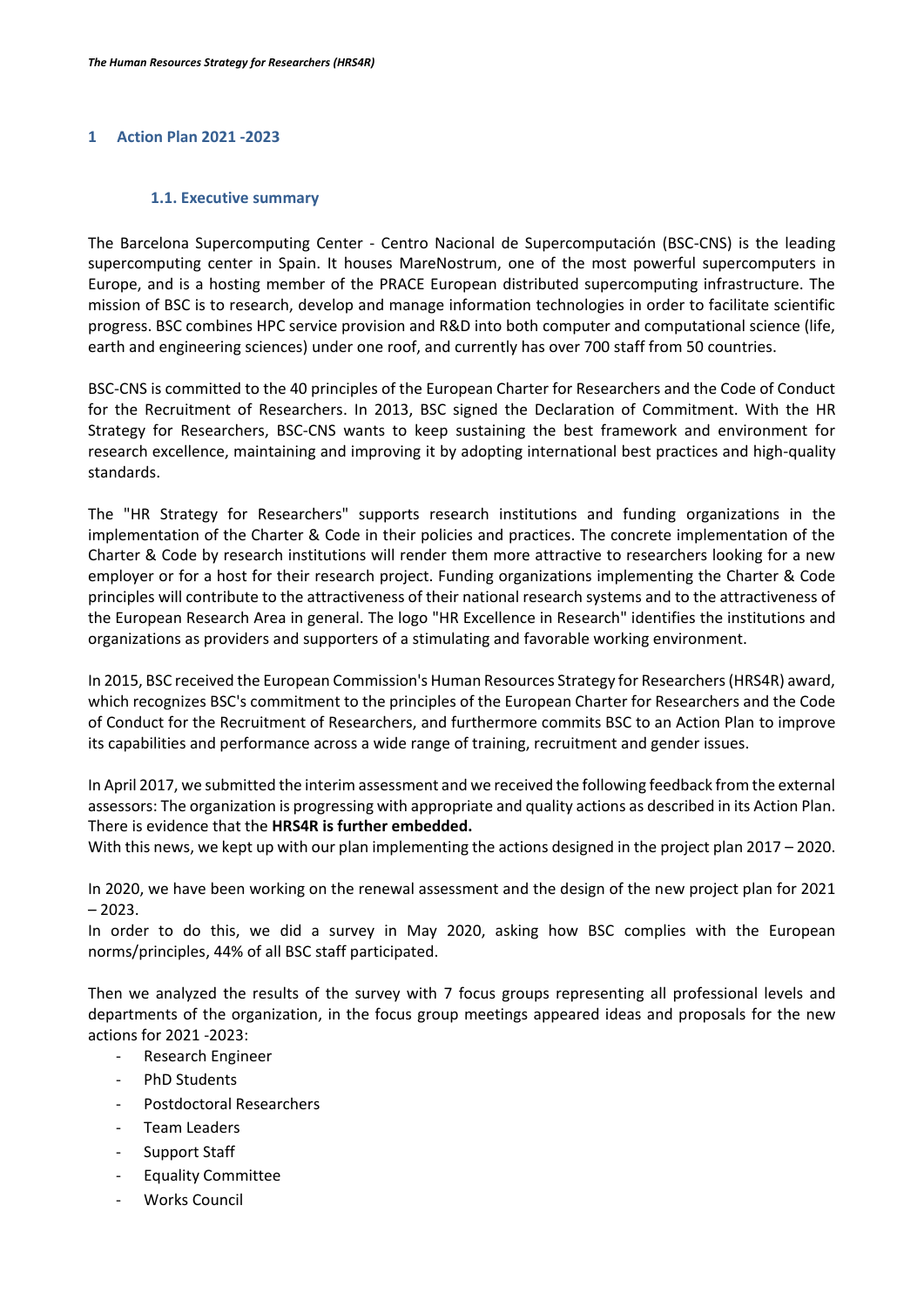The HRS4R steering committee gathered all the information and designed the project plan for 2021 -2023, which was approved by the executive board on the 27<sup>th</sup> of November 2020.

The proposed HR Strategy is based on the HR Vision and HR Strategic Objectives below:

### **HR Mission**

BSC-CNS recognizes that the researchers from all areas and levels, and the support staff are essential contributors and the key players for the science success at national and international level. BSC wants to promote a challenging work environment where equal opportunities, ethics & integrity, work-life balance, career prospects and the best work conditions are met.

### **HR Vision**

The BSC vision for 2023 is the following: The next several years will see an impressive wave of growth in High Performance Computing (HPC), Storage and Data Science, with the inclusion of Artificial Intelligence (AI), in its transition to exascale. BSC-CNS is committed to being a part of this wave, taking leadership in associated cutting-edge research and in providing the best possible services within the Spanish and European research and innovation system.

The HR vision is aligned with this, in order to succeed in this challenge; the HR initiatives will provide excellent global services, policies and plans. Giving, more than ever, agility to cope with this complex and uncertain context.

# **HR strategic Objectives**

The main HR strategic objectives for 2021 – 2023 are:

- To be the best HR Department for BSC, knowing and understanding all the issues that researchers and support staff have, being as close as we can to Science, foreseeing future weaknesses and preventing them. Being flexible and fast players taking decisions and implementing actions due to the VUCA environment where we are living (For instance Covid19 management). All of that delivering the best services with high quality to all the BSC staff and stakeholders.
- To design and implement the appropriated HR policies and procedures in order to provide the best work environment where equal opportunities, ethics & integrity, work-life balance, career prospects and the best and safest work conditions are met.
- To ensure the attraction and retention of international top talent, following the Open, Transparent and Merit-based recruitment practices.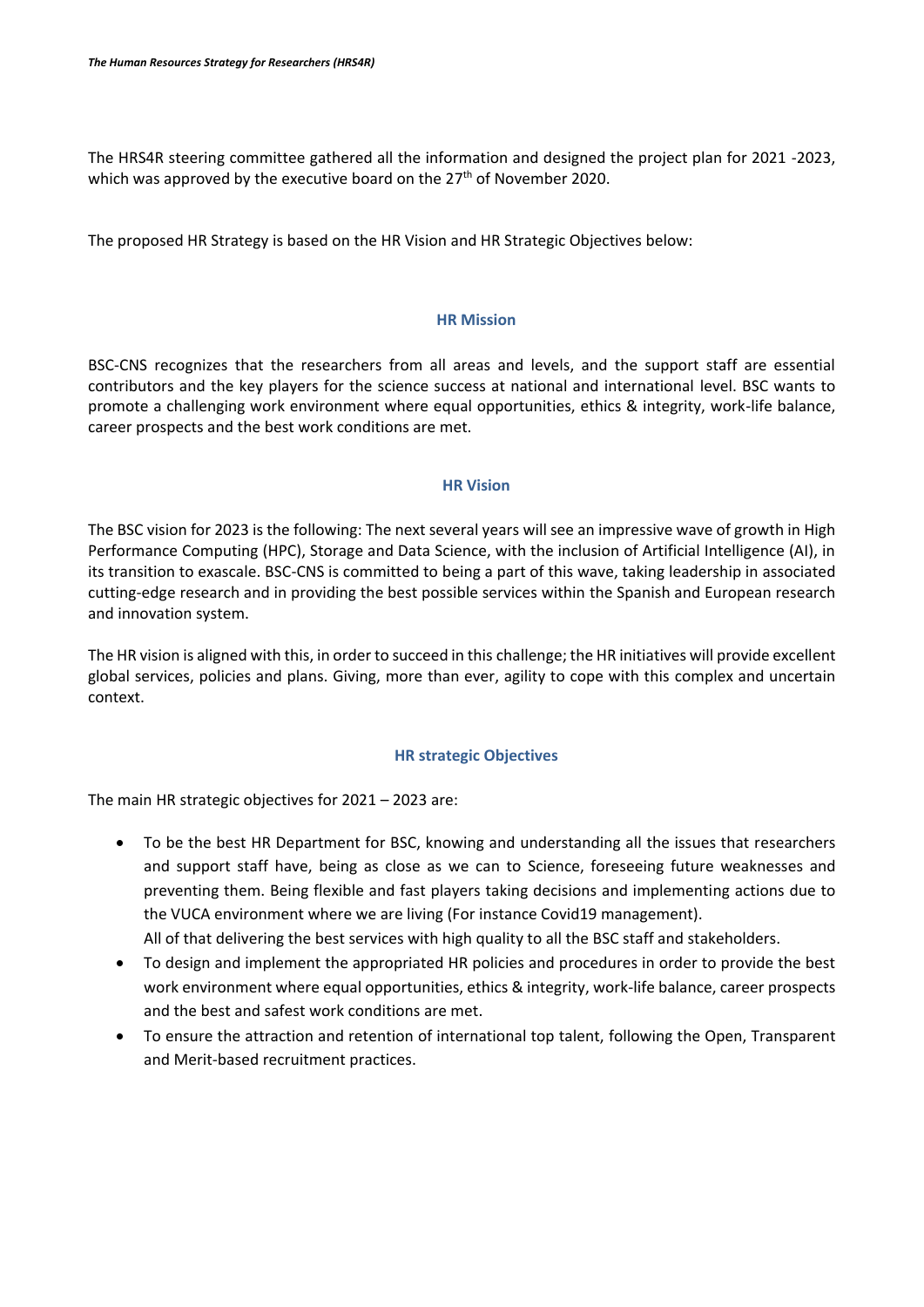- To help the organization to make decisions providing useful KPI's, scorecards, surveys, and analysing correlations and causes, increasing the degree of HR intelligence by 2023, hitting and overcoming the Boudreau's wall<sup>1</sup>.
- To support the career development inside and outside the Organization, guiding the researchers through their next professional steps.

# **1.2. Action Plan**

 $\overline{\phantom{a}}$ 

The action plan has been defined in an **inclusive and open process, involving several focus groups and the steering committee with representatives from all research professional categories, areas and roles.** 

This action plan is committed to the principles of the European Charter for Researchers and the Code of Conduct for the Recruitment of Researchers and the actions proposed will take place during 2021 to 2023, after this period the action plan will be reviewed by an External Committee which will carry out the Assessment audit, and BSC will adjust if necessary the action plan, and propose new actions for the subsequent 3-year period. Every 3 years the external impartially and independence evaluation will be done in order to ensure that the HRS4R logo could be used as a proof of BSC HR practices.

The BSC-CNS action plan was approved by consensus by the Executive Board on the 27<sup>th</sup> of November 2020. It is an extensive and ambitious project which highlights are the following ones:

- **Consolidate the open, transparent and merit-based (OTM-R) guidelines in all recruitment processes**
- **Foster the awareness of regulations (internal or at European of national level) and the internal communication**
- **Continuous improvement of the career development (From Training, performance evaluation to career guidance)**
- **Strengthen the Gender activities boosting the equal opportunities**

<sup>&</sup>lt;sup>1</sup> AIHR analytics: Tearing down the second wall in HR Mischa Masthoff [online] Available from: https://www.analyticsinhr.com/blog/tearing-downthe-second-wall-in-hr/ [Accessed November 15th October 2020]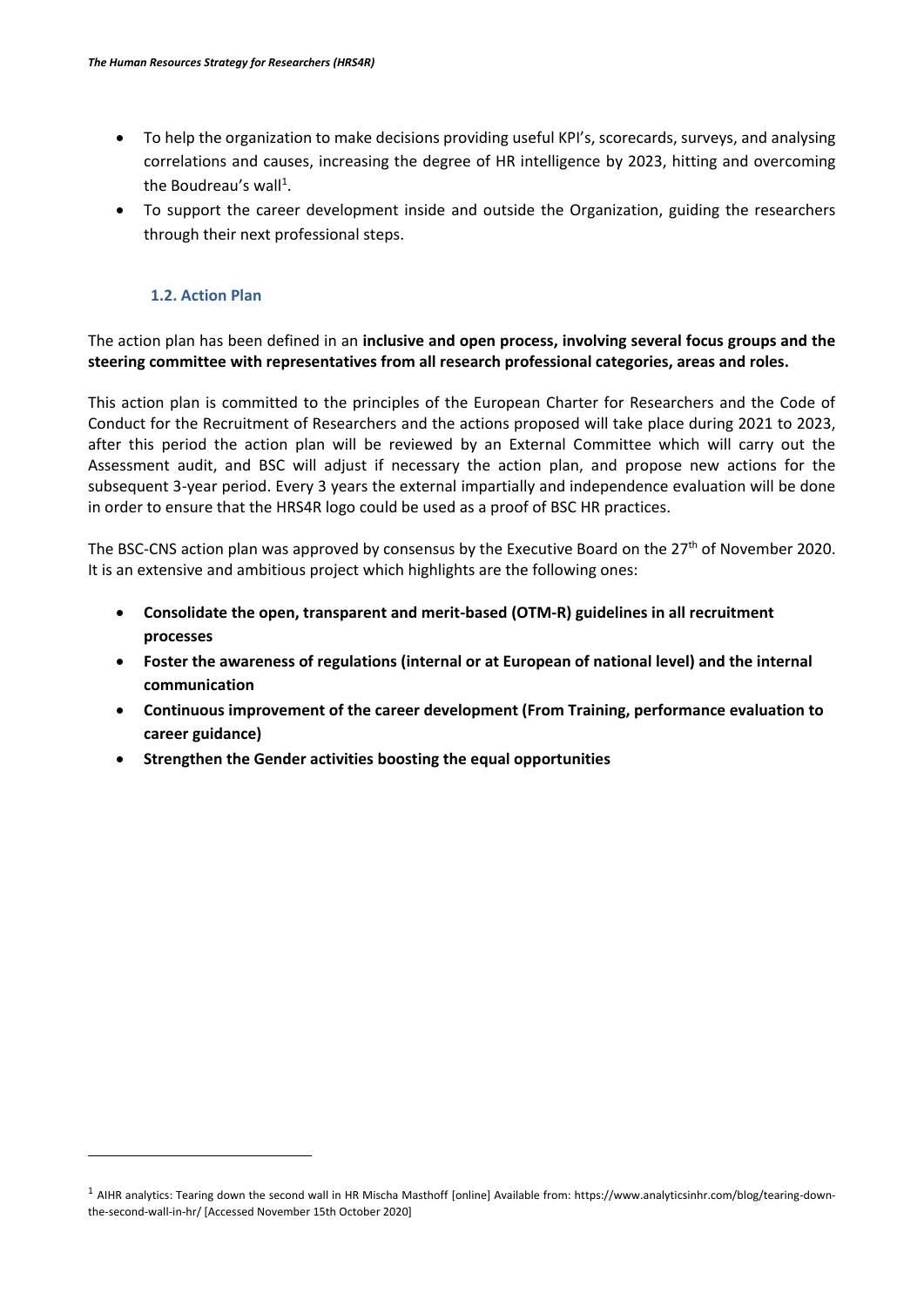# **Timeline:**

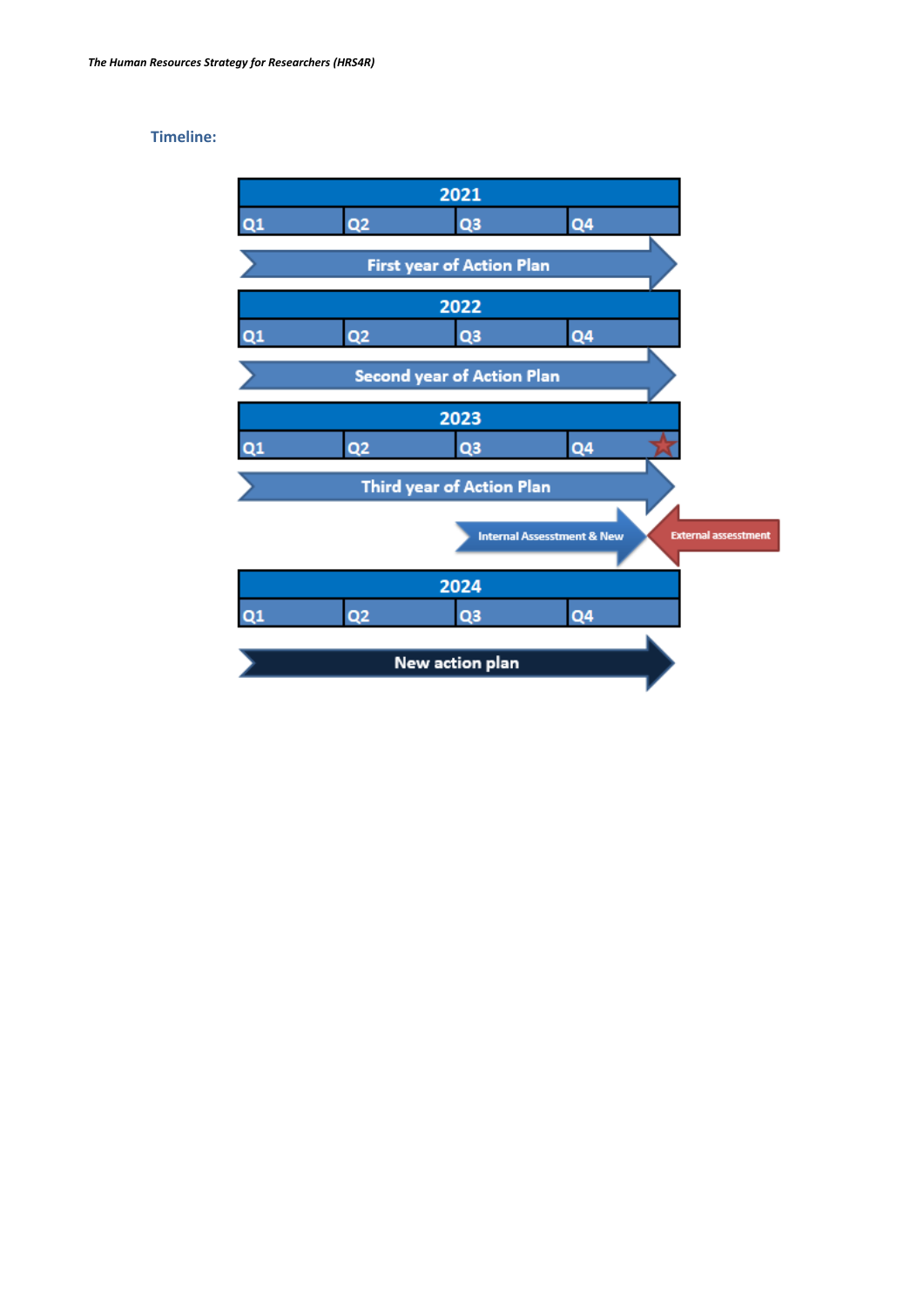

**Action Plan:**

| <b>Action Plan 2021 - 2023</b>                   |                                                 |                            |                               |                                                                                                                                  |
|--------------------------------------------------|-------------------------------------------------|----------------------------|-------------------------------|----------------------------------------------------------------------------------------------------------------------------------|
| I. Open, Transparent and Merit-based Recruitment |                                                 |                            |                               |                                                                                                                                  |
| <b>Action</b>                                    | Responsible                                     | New Action or Continuation | <b>Time frame</b>             | Indicator                                                                                                                        |
| <b>OTM-R continuous improvement</b>              | HR, Education & Training,<br>Recruitment panels | <b>EXTENDED</b>            | 2021-Q4<br>2022-Q4<br>2023-Q4 | Updated information on Intranet and website<br>Recruitment report every year<br>One training actions per year for BSC recruiters |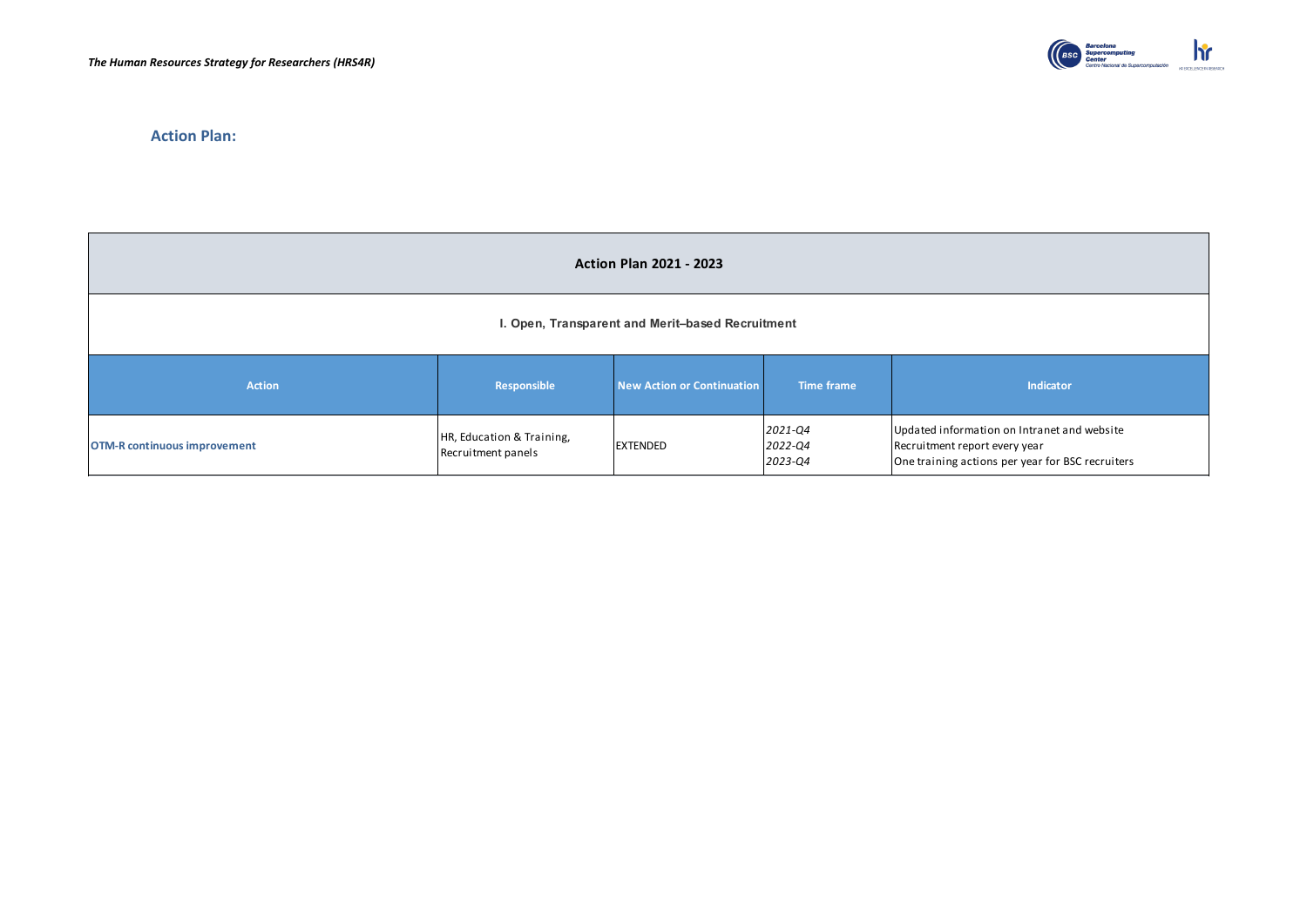

|  |  |  | II. Ethical and professional aspects |  |
|--|--|--|--------------------------------------|--|
|--|--|--|--------------------------------------|--|

| <b>Action</b>                                                                                                  | Responsible                                              | <b>New Action or Continuation</b> | <b>Time frame</b>             | <b>Indicator</b>                                                                                                                                                                             |
|----------------------------------------------------------------------------------------------------------------|----------------------------------------------------------|-----------------------------------|-------------------------------|----------------------------------------------------------------------------------------------------------------------------------------------------------------------------------------------|
| BSC's mission, vision and values: Reaching out the BSC community                                               | Board of Directors and HR                                | <b>NEW ACTION</b>                 | 2021-Q2                       | Documentation and dissemination of the new documents -<br>brochure                                                                                                                           |
| Equal opportunities and diversity plan renewal - 2021 -2023                                                    | <b>BSC Equality and Diversity</b><br>commission          | <b>EXTENDED</b>                   | 2021-03                       | Documentation and dissemination of the new plan.<br>Report on the specific actions implemented                                                                                               |
| Scientific female figures recognition and visibility                                                           | LS department, Communication<br>and Education & Training | <b>EXTENDED</b>                   | 2021-Q4<br>2022-Q4<br>2023-Q4 | Documentation of the actions done.<br>4 seminars per year with female figures                                                                                                                |
| Reaching out the schools (Crazy for supercomputers initiative)                                                 | Communication                                            | <b>EXTENDED</b>                   | 2021-Q4<br>2022-Q4<br>2023-04 | Annual report<br>Public information in the website<br>https://www.bsc.es/discover-bsc/computing-with-you/visits-for-<br>primary-school                                                       |
| Female researcher figures visible in outreach activities                                                       | Communication                                            | <b>EXTENDED</b>                   | 2021-Q4<br>2022-Q4<br>2023-Q4 | Public information in the website<br>https://www.bsc.es/discover-bsc/computing-with-you/we-are-<br>young-women-researchers<br>https://www.bsc.es/discover-bsc/computing-with-you/visits-for- |
| Global Internal communication review and improvement                                                           | Board of Directors and<br>Communication                  | <b>NEW ACTION</b>                 | 2022-Q1                       | Documentation and dissemination of the updated<br>communication plan                                                                                                                         |
| Increase of better understanding of information on public<br>regulations and internal normative and procedures | <b>HR</b> and Communication                              | <b>NEW ACTION</b>                 | 2022-Q1                       | Internal training sessions to present new regulations<br>3 per year                                                                                                                          |
| Prepare a Procedure of Conflict Management in BSC                                                              | Board of Directors and HR                                | <b>EXTENDED</b>                   | 2022-Q3                       | Documentation and dissemination of the new procedure.                                                                                                                                        |
| Implementation of a Legal portal in the intranet                                                               | Legal unit                                               | <b>NEW ACTION</b>                 | 2023-Q1                       | Documentation and dissemination of the new legal portal in the<br>intranet                                                                                                                   |
| <b>Implementation of internal audits</b>                                                                       | <b>Board of Directors</b>                                | <b>NEW ACTION</b>                 | 2023-Q2                       | Documentation registration of the internal audits<br>1 audit every 3 years                                                                                                                   |
| Preparation of the Code of good practices                                                                      | Board of Directors and HR                                | <b>EXTENDED</b>                   | 2023-03                       | Documentation and dissemination of the new procedure.                                                                                                                                        |

 $\mathbf{h}$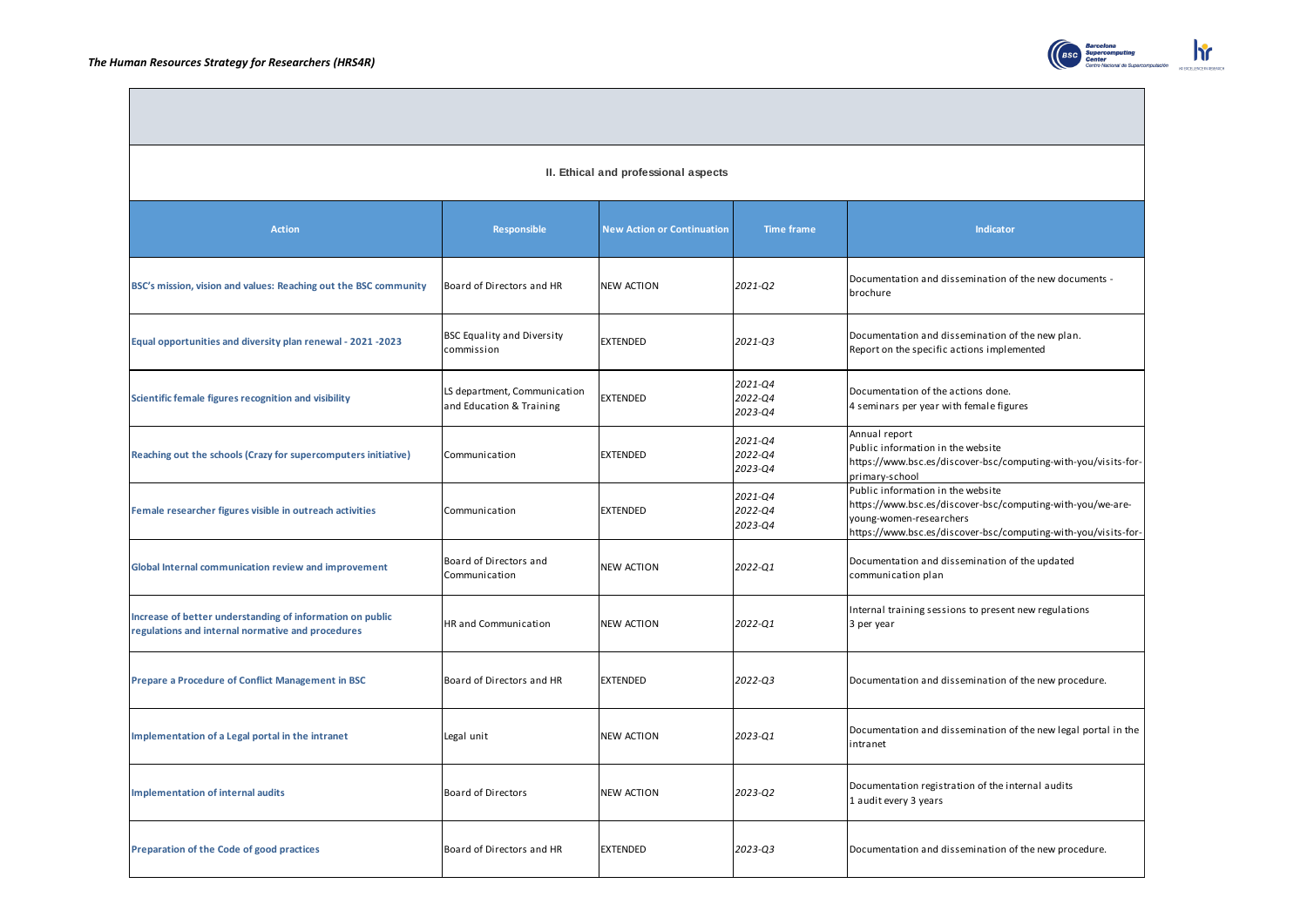

#### **III. Working conditions and social security**

| <b>Action</b>                                                                                               | Responsible                                                        | <b>New Action or Continuation</b> | <b>Time frame</b>             | Indicator                                                                                               |  |
|-------------------------------------------------------------------------------------------------------------|--------------------------------------------------------------------|-----------------------------------|-------------------------------|---------------------------------------------------------------------------------------------------------|--|
| Tickets management system implementation in HR                                                              | HR                                                                 | NEW ACTION                        | 2021-Q1                       | Communication to all BSC staff about the system.<br>Annual report with statistics on ticketing requests |  |
| Checking the temperature: Work environment surveys every 6<br>months                                        | HR.                                                                | <b>NEW ACTION</b>                 | 2021-Q1                       | Surveys reports published                                                                               |  |
| Implementation measures in order to improve the Relocation<br>process to Barcelona for BSC staff            | HR                                                                 | <b>EXTENDED</b>                   | 2021-Q4                       | Documentation and dissemination of the new services, and<br>agreements                                  |  |
| New cofund project proposal: PhD for AI<br>Dual appointments in 2 different groups of different departments | Board of Directors, PMO, HR and<br><b>Education &amp; Training</b> | <b>NEW ACTION</b>                 | 2022-Q1                       | Documentation of the preparation and presentation of the new<br>proposal.                               |  |
| <b>Employee Experience Survey to EX BSC staff: BSC Folks</b>                                                | HR.                                                                | <b>NEW ACTION</b>                 | 2023-01                       | Survey report                                                                                           |  |
| Buddy program: Welcoming new members to BSC community                                                       | HR                                                                 | NEW ACTION                        | 2023-Q1                       | Documentation and dissemination of the new programme.<br>Annual report with statistics                  |  |
| Creation of a Group Leader/Senior Scientist advisory committee                                              | HR and Education & Training                                        | <b>EXTENDED</b>                   | 2023-Q1                       | Documentation published in the intranet                                                                 |  |
| Fostering the creation of a PhD Committee                                                                   | HR and Education & Training                                        | <b>NEW ACTION</b>                 | 2023-01                       | Documentation published in the intranet                                                                 |  |
| <b>Wellbeing programme</b>                                                                                  | Health & Safety                                                    | NEW ACTION                        | 2021-Q4<br>2022-Q4<br>2023-Q4 | Documentation and dissemination of the programme<br>KPIs of the actions per year (minimum 3 actions)    |  |
| Compensation plan documentation and dissemination:<br><b>Increasing transparency</b>                        | HR                                                                 | <b>NEW ACTION</b>                 | 2023-Q3                       | Documentation and dissemination of the compensation plan in<br>the intranet                             |  |